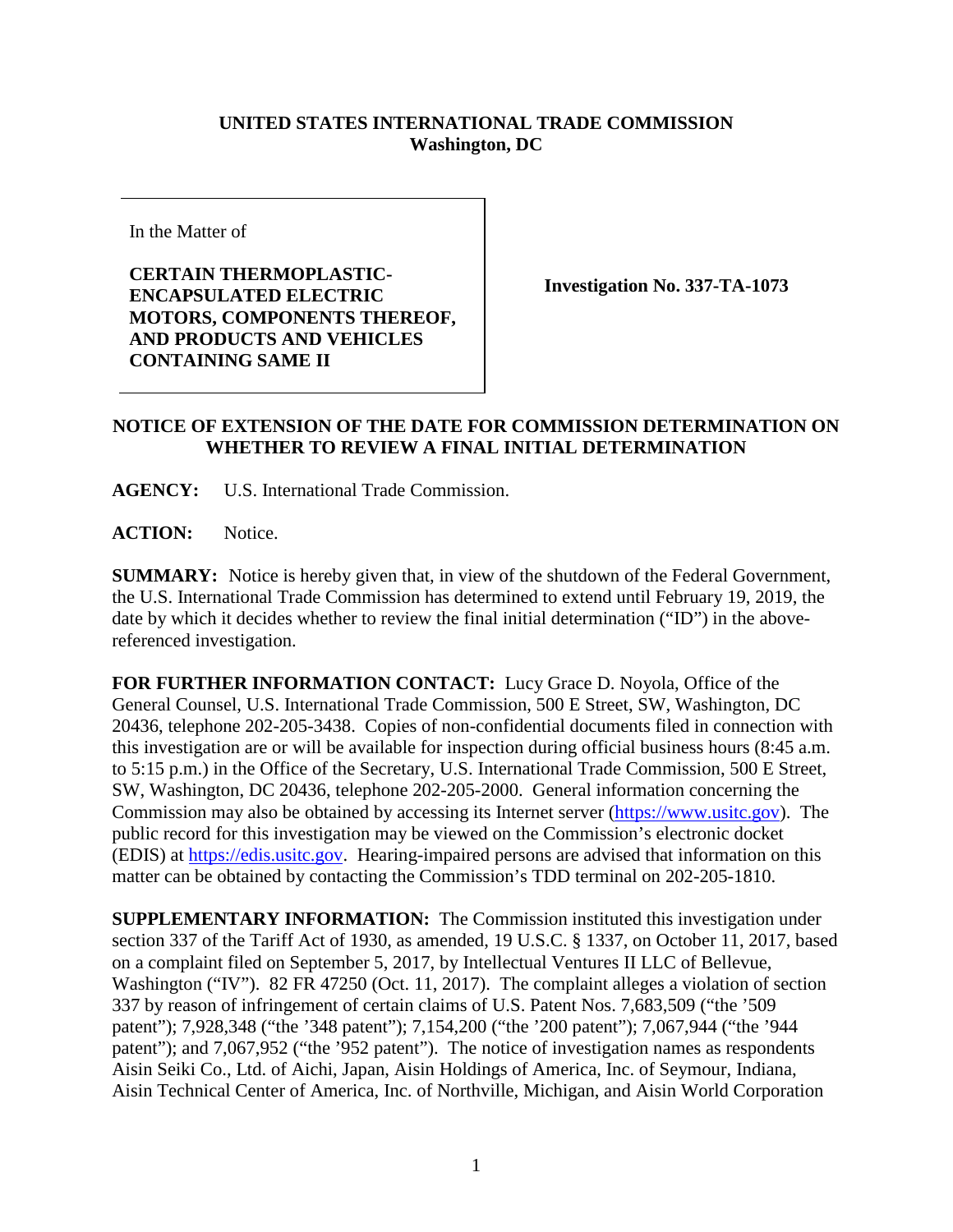of America of Northville, Michigan (collectively, "Aisin"); Bayerische Motoren Werke AG of Munich, Germany, BMW of North America, LLC of Woodcliff Lake, New Jersey, and BMW Manufacturing Co., LLC of Greer, South Carolina (collectively, "BMW"); Denso Corporation of Aichi, Japan and Denso International America, Inc. of Southfield, Michigan ("collectively, DENSO"); Honda Motor Co., Ltd. of Tokyo, Japan, Honda North America, Inc., of Torrance, California, American Honda Motor Co., Inc. of Torrance, California, Honda of America Mfg., Inc. of Marysville, Ohio, Honda Manufacturing of Alabama, LLC of Lincoln, Alabama, and Honda R&D Americas, Inc. of Torrance, California (collectively, "Honda"); Mitsuba Corporation of Gunma, Japan and American Mitsuba Corporation of Mount Pleasant, Michigan (collectively, "Mitsuba"); Nidec Corporation of Kyoto, Japan and Nidec Automotive Motor Americas, LLC of Auburn Hills, Michigan (collectively, "Nidec"); and Toyota Motor Corporation of Aichi Prefecture, Japan, Toyota Motor North America, Inc. of New York, New York, Toyota Motor Sales, U.S.A., Inc. of Torrance, California, Toyota Motor Engineering & Manufacturing North America, Inc. of Erlanger, Kentucky, Toyota Motor Manufacturing, Indiana, Inc. of Princeton, Indiana, and Toyota Motor Manufacturing, Kentucky, Inc. of Georgetown, Kentucky (collectively, "Toyota"). The Office of Unfair Import Investigations ("OUII") was also named a party in this investigation.

The Commission previously terminated the investigation in part with respect to respondents BMW, DENSO, Mitsuba, and Nidec, as well as the '200, '944, and '952 patents. Notice (Apr. 18, 2018) (determining not to review Order No. 22 (Mar. 16, 2018)); Notice (May 4, 2018) (determining not to review Order No. 29 (Apr. 10, 2018)); Notice (May 4, 2018) (determining not to review Order No. 31 (Apr. 16, 2018)); Notice (May 11, 2018) (determining not to review Order No. 33 (Apr. 23, 2018)); Notice (June 19, 2018) (determining not to review Order No. 39 (May 21, 2018)); Notice (Aug. 15, 2018) (determining not to review Order No. 46 (July 19, 2018)); Notice (Aug. 15, 2018) (determining not to review Order No. 47 (July 24, 2018)); Notice (Aug. 27, 2018) (determining not to review Order No. 48 (Aug. 13, 2018)). Thus, the remaining respondents in this investigation are Aisen, Honda, and Toyota (collectively, "Respondents"), and the remaining asserted patents are the '509 and '348 patents.

On November 13, 2018, the presiding administrative law judge issued a final ID, finding no violation of section 337 with respect to the '509 and '348 patents. On November 27, 2018, the ALJ issued a Recommended Determination on remedy, the public interest, and bonding, should the Commission find a violation. Also, on November 27, 2018, IV filed a petition for review, and Respondents filed a contingent petition for review, each challenging various findings in the final ID. On December 6, 2018, IV, Respondents, and OUII filed responses to the petitions for review.

In view of the shutdown of the Federal Government, the Commission has determined to extend the date for determining whether to review the final ID (*see* 19 C.F.R. § 210.43(d)) until February 19, 2019.

The authority for the Commission's determination is contained in section 337 of the Tariff Act of 1930, as amended (19 U.S.C. § 1337), and in Part 210 of the Commission's Rules of Practice and Procedure (19 C.F.R Part 210).